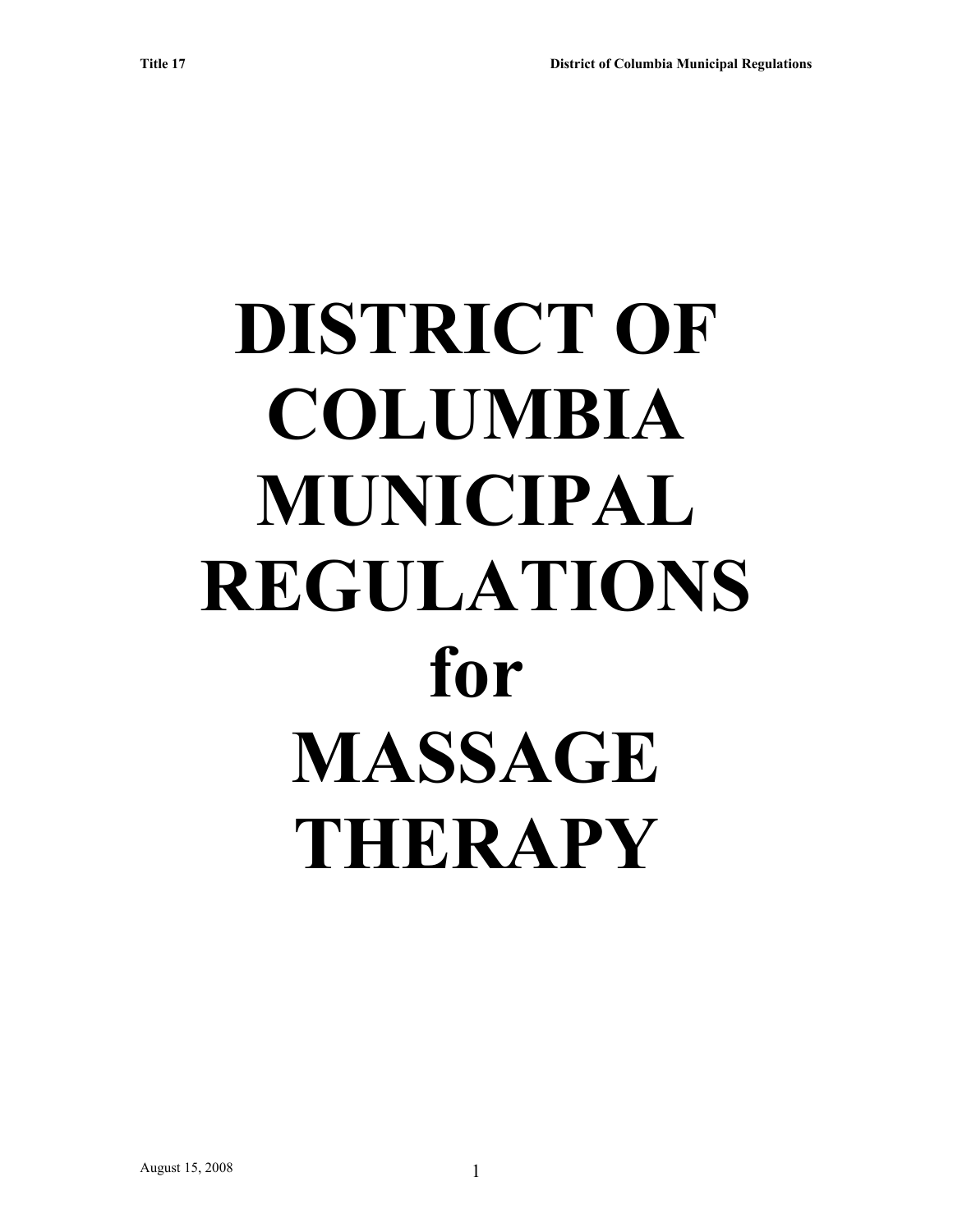#### **CHAPTER 75 MASSAGE THERAPY**

| <b>General Provisions</b>                                  |
|------------------------------------------------------------|
| Term of License                                            |
| <b>Educational Requirements</b>                            |
| Applicants Educated in Foreign Countries                   |
| National Examination                                       |
| [Reserved]                                                 |
| Continuing Education Requirements                          |
| Approved Continuing Education Programs and Activities      |
| <b>Continuing Education Credits</b>                        |
| Repealed                                                   |
| Scope of Practice                                          |
| Practice of Massage Therapy by Students or Applicants      |
| Cardiac Pulmonary Resuscitation and First Aid Requirements |
| Advertisement                                              |
| <b>Standards of Conduct</b>                                |
|                                                            |

7599 Definitions

#### **7500 GENERAL PROVISIONS**

- 7500.1 This Chapter shall apply to applicants for and holders of a license to practice massage therapy.
- 7500.2 Chapters 40 (Health Occupations: General Rules) and 41 (Health Occupations: Administrative Procedures) of this title shall supplement this chapter.

#### **7501 TERM OF LICENSE**

- 7501.1 Subject to § 7501.2, a license issued pursuant to this chapter shall expire at 12:00 midnight of January  $31<sup>st</sup>$  of each odd-numbered year.
- 7501.2 If the Director changes the renewal system pursuant to § 4006.3 of Chapter 40 of this title, a license issued pursuant to this chapter shall expire at 12:00 midnight of the last day of the month of the birthdate of the holder of the license, or other date established by the Director.

#### **7502 EDUCATIONAL REQUIREMENTS**

7502.1 Except as otherwise provided in this chapter, an applicant shall furnish proof satisfactory to the Board that the applicant has successfully completed an educational program in the practice of massage therapy at an institution or institutions licensed by the District of Columbia Educational Licensing Commission or, in the discretion of the Board, by the educational licensing authority of another state, at the time the applicant graduated. In addition, said institution(s) shall be approved or accredited by the Commission on Massage Therapy Accreditation/Approval or shall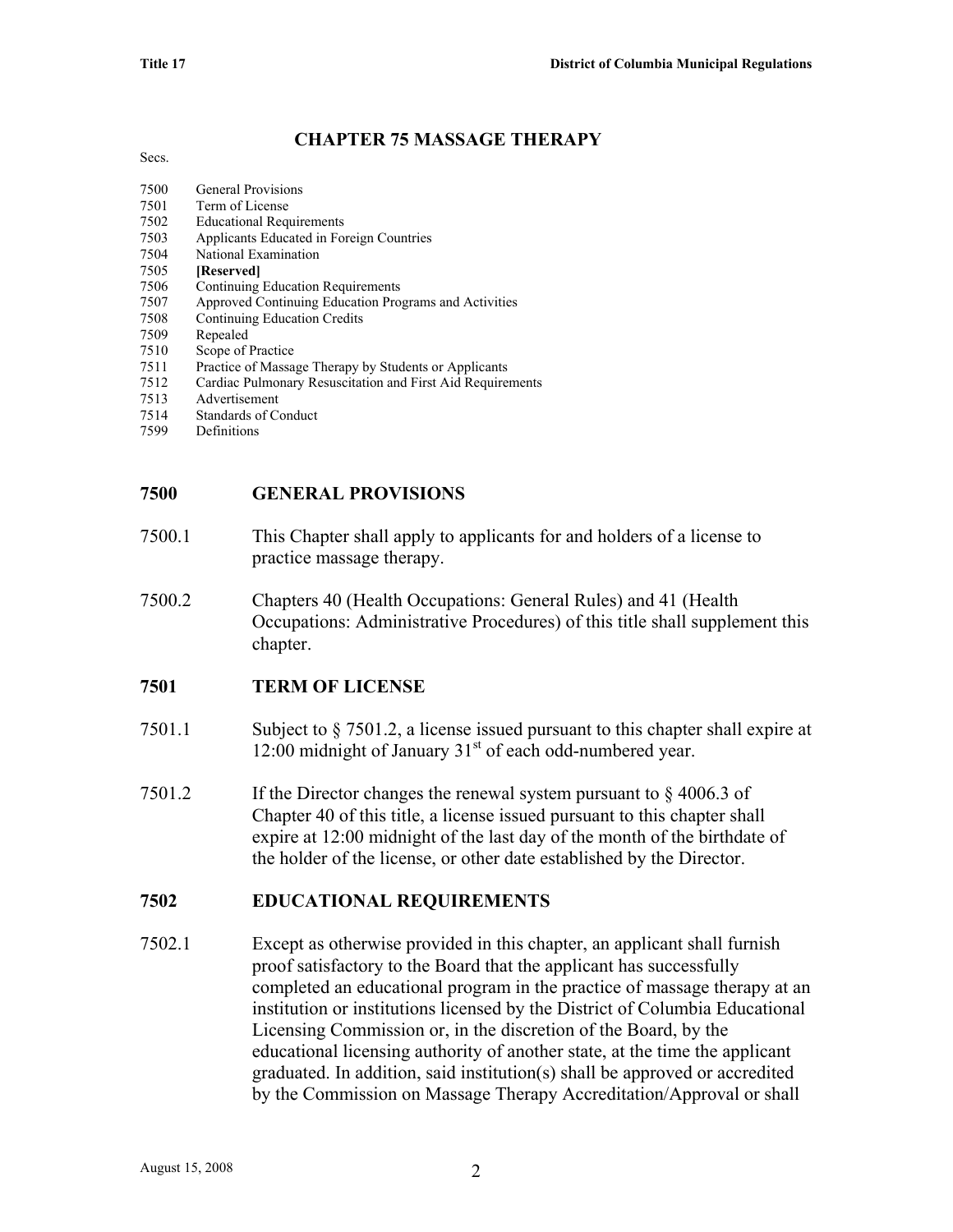have equivalent standards as determined by the Board; or said institution(s) shall be accredited by the Accreditation Council for Continuing Education and Training, the Accrediting Commission of Career Schools and Colleges of Technology, another accreditation agency approved by the United States Department of Education, or a regional body for post secondary education, at the time the applicant graduated, in accordance with § 504(d-1) of the Act (D.C. Official Code § 3-1205.04(d-1)).

- 7502.2 An applicant for a license to practice massage therapy shall establish, to the satisfaction of the Board, that he or she has successfully completed a minimum of five hundred (500) hours of in-class training. At least three (3) of the hours shall be in professional ethics.
- 7502.3 An applicant who applies for a license to practice as a massage therapist more than two (2) years after completing the educational and examination requirements shall submit proof, to the satisfaction of the Board, of having completed fifty (50) hours of clinical training under the charge of a supervisor, of which at least twenty-five (25) hours shall be client contact hours within the four (4) months prior to the date the application is submitted.
- 7502.4 Of the minimum 500 hours of in-class training required by § 7502.2, a minimum of 100 hours shall consist of anatomy, physiology, and kinesiology. The remaining 400 hours shall include a majority of hours in massage therapy theory and practice, as well as discretionary related course work, including but not limited to professional ethics, business practices, health and hygiene, contraindications of massage, cardiopulmonary resuscitation (CPR), and first aid.
- 7502.5 The in-class training hours required by § 7502.2 shall be accumulated in programs not less than six (6) months total duration.
- 7502.6 An applicant may attend more than one (1) training institution, provided he or she graduates from a school requiring a minimum of five hundred (500) in-class hours.
- 7502.7 Credits earned from a college or university shall be converted by the federal government conversion rate, which grants thirty-seven (37) clock hours for each one (1) credit hour. One (1) classroom hour shall be defined as no less than fifty (50) minutes of any one (1) clock hour. The Board shall not recognize correspondence and on-line courses.
- 7502.8 An applicant shall submit the following as part of a completed application form: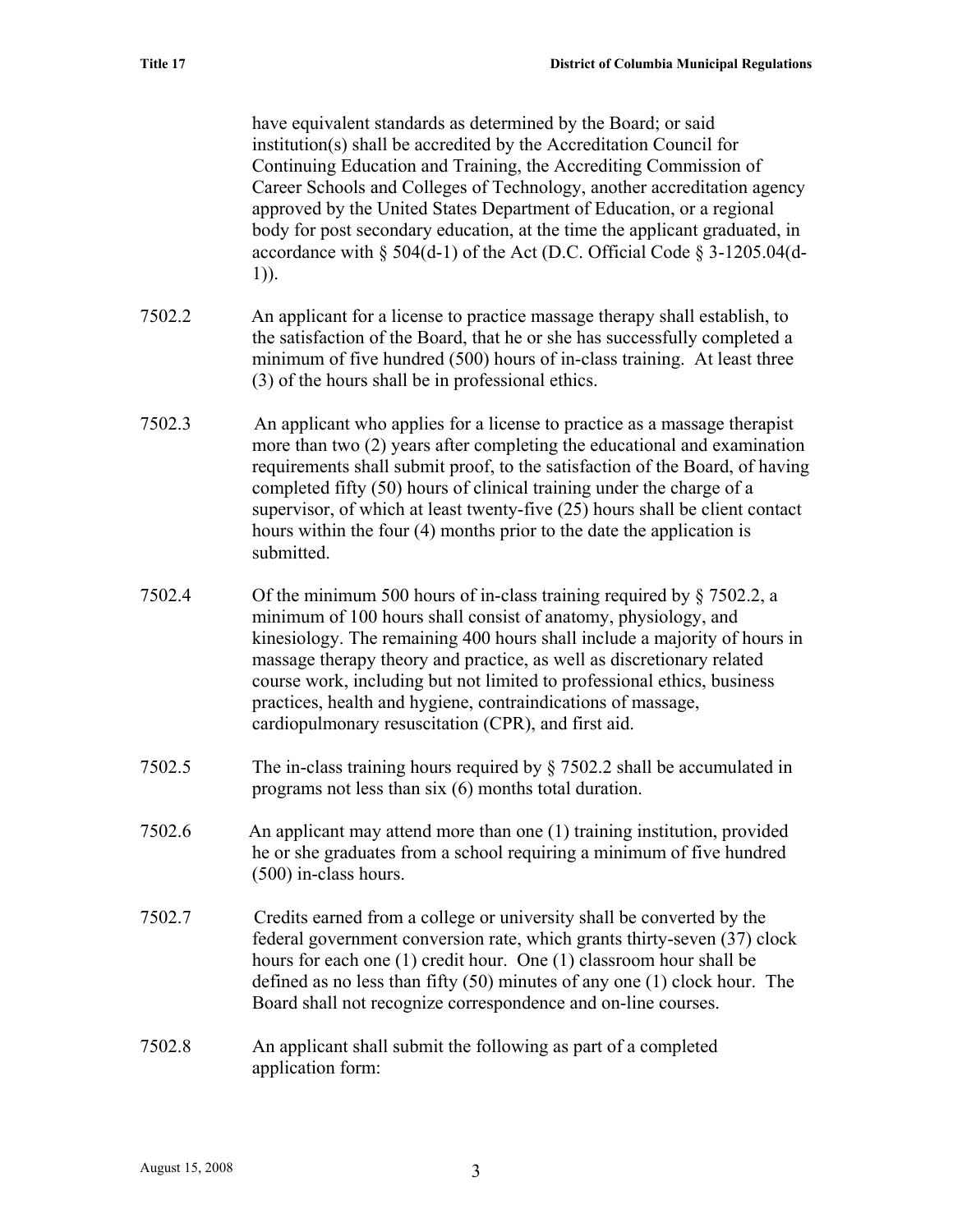- (a) An official certified transcript of the applicant's successful completion of the required in-class training;
- (b) A certificate of graduation from an approved school;
- (c) Certification, pursuant to § 7504.2, of the applicant's passing the required approved examination; and
- (d) Current certification in both CPR and first aid.
- 7502.9 The Board may issue a list of approved schools and training programs.

#### **7503 APPLICANTS EDUCATED IN FOREIGN COUNTRIES**

- 7503.1 The Board may grant a license to practice massage therapy to an applicant who completed an education program in a foreign country if the applicant meets the following requirements:
	- (a) Meets all requirements of this chapter except for § 7502.1; and
	- (b) Demonstrates to the satisfaction of the Board that the applicant's education and training are substantially equivalent to the requirements of this subtitle and the Act in ensuring that the applicant is qualified to practice massage therapy by arranging for an evaluation of the applicant's education and practical training.
- 7503.2 To qualify for a license under this section, an applicant shall have successfully completed a training program that meets the standards for accreditation of massage therapy programs equivalent to those set forth in § 7502.1.
- 7503.3 The Board may interview an applicant under this section to determine whether the applicant's education and/or training meets the requirements of the Act and this chapter.
- 7503.4 If a document required by this subtitle is in a language other than English, an applicant shall arrange for its translation into English by a translation service acceptable to the Board and shall submit a translation signed by the translator attesting to its accuracy.

#### **7504 NATIONAL EXAMINATION**

7504.1 To qualify for a license by examination, an applicant shall receive a passing score on the National Certification Examination for Therapeutic Massage and Bodywork (NCETMB) or another examination which is certified by the National Commission of Certifying Agencies (NCCA) or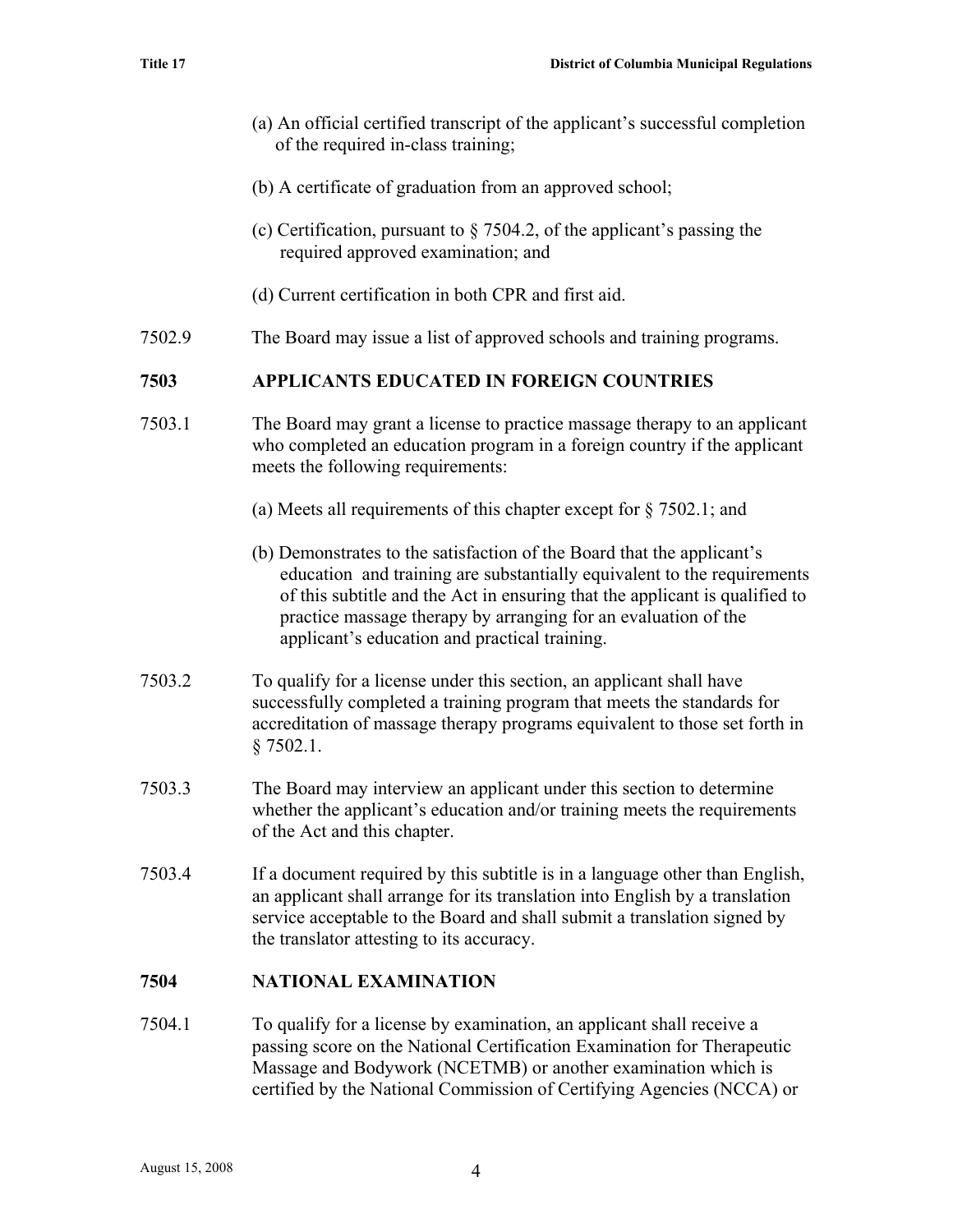the Federation of State Massage Therapy Boards (FSMTB) and approved at the discretion of the Board.

- 7504.2 An applicant shall submit, with a completed application to the Board, the applicant's examination results, certified by the National Certification Board for Therapeutic Massage and Bodywork (NCBTMB) or another testing service approved by the Board pursuant to § 7504.1.
- 7504.3 The Board shall only consider an application after the applicant has passed the required examination.

# **7505 [RESERVED]**

# **7506 CONTINUING EDUCATION REQUIREMENTS**

- 7506.1 Subject to § 7506.2, this section shall apply to renewal, reactivation, or reinstatement of a license for a term beginning February 1, 2009, and for subsequent terms thereafter.
- 7506.2 This section shall not apply to applicants for an initial license by examination, reciprocity, or endorsement, nor does it apply to applicants for the first renewal of a license granted by examination.
- 7506.3 A continuing education credit shall be valid only if it is part of a program or activity approved by the Board in accordance with § 7507.
- 7506.4 An applicant for renewal, reactivation, or reinstatement of a license shall submit proof pursuant to  $\S$  7506.7 of having completed twelve (12) hours of approved continuing education credit during the two (2) year period preceding the date the license expires which shall consist of the following:
	- (a) Three (3) hours of professional ethics; and
	- (b) Nine (9) hours of massage-related course work provided by a Board approved provider of which six (6) hours shall be completed in a live classroom setting taught by an appropriate instructor.
- 7506.5 To qualify for a license, a person in inactive status within the meaning of D.C. Official Code § 3-1205.11, who submits an application to reactivate a license shall submit proof pursuant to § 7506.7 of having completed six (6) hours of approved continuing education credit for each license year after January 31, 1999, that the applicant was in inactive status.

# 7506.6 To qualify for reinstatement of a license to practice massage therapy, an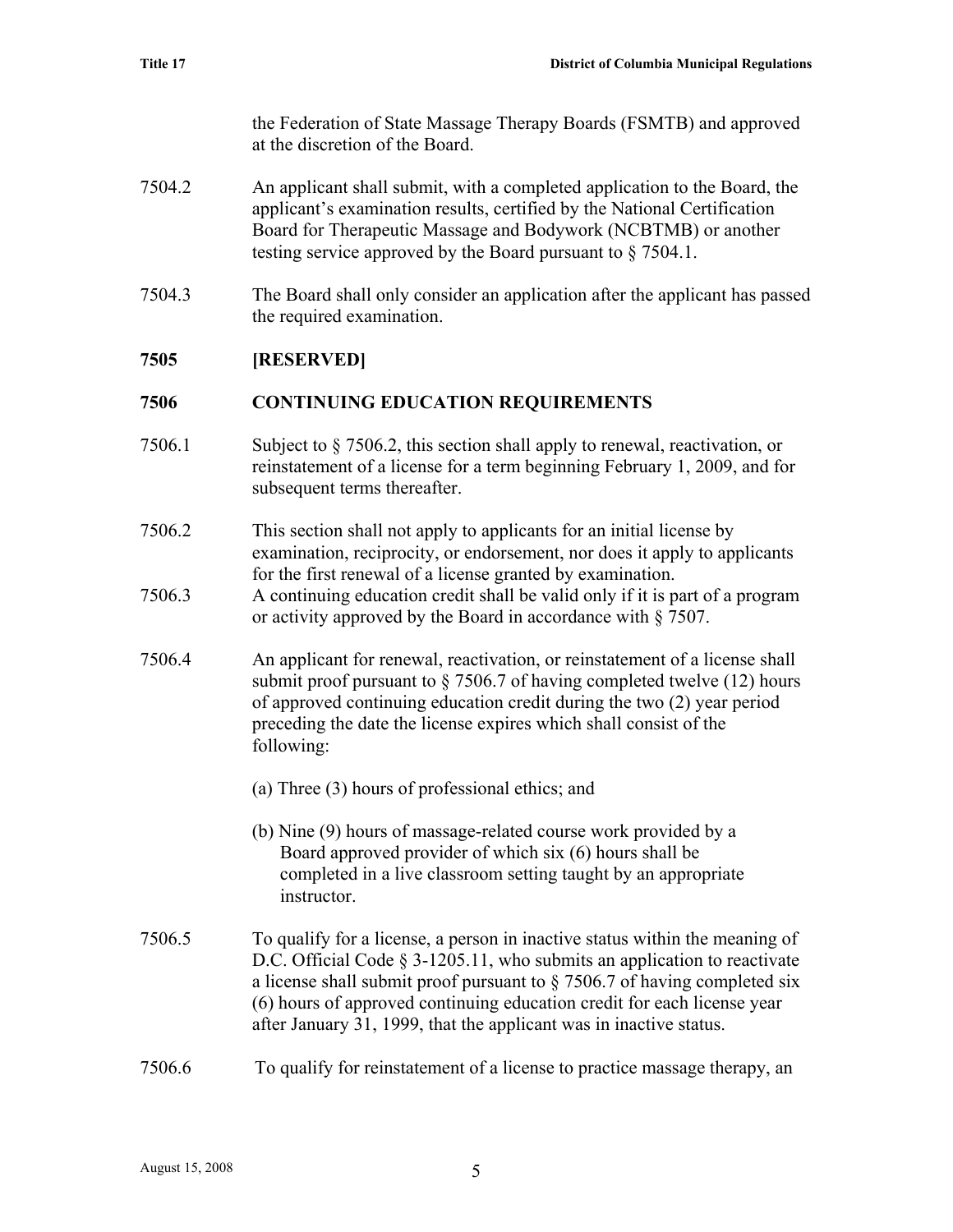|        | applicant shall submit proof pursuant to $\S$ 7506.7 of having completed the<br>following:                                                                                                                                                                       |
|--------|------------------------------------------------------------------------------------------------------------------------------------------------------------------------------------------------------------------------------------------------------------------|
|        | (a) Six (6) hours of approved continuing education credit for each<br>year that the license was expired with at least three (3) hours<br>completed in a live classroom setting taught by an appropriate<br>instructor with an emphasis on manual techniques; and |
|        | (b) Three (3) hours of professional ethics.                                                                                                                                                                                                                      |
| 7506.7 | To qualify for reinstatement of a license to practice massage therapy, an<br>applicant shall submit proof pursuant to $\S$ 7506.7 of having completed<br>continuing education credits which takes the following:                                                 |
|        | (a) Six (6) hours of credit in an approved program for each year the license<br>has expired up to 30 total hours of credit; and                                                                                                                                  |
|        | (b) Twelve $(12)$ hours of credit which shall include $(2)$ hours in<br>professional ethics and three (3) hours in CPR and first aid training for<br>the two (2) years preceding the reinstatement application.                                                  |
|        |                                                                                                                                                                                                                                                                  |

- 7506.8 An applicant under this section shall prove completion of required continuing education credits by submitting with the application the following information with respect to each program:
	- (a) The name and address of the sponsor of the program;
	- (b) The name of the program, its location, a description of the subject matter covered, and the names of the instructors;
	- (c) The dates on which the applicant attended the program;
	- (d) The hours of credit claimed; and
	- (e) Verification by the sponsor of completion, by signature or stamp.
- 7506.9 An applicant for renewal of a license who fails to submit proof of having completed continuing education requirements by the date the license expires may renew the license up to sixty (60) days after expiration by submitting proof pursuant to § 7506.7 and by paying the required additional late fee.
- 7506.10 Upon submitting proof and paying the late fee, the applicant shall be deemed to have possessed a valid license during the period between the expiration of the license and the submission of the required documentation and payment of the late fee.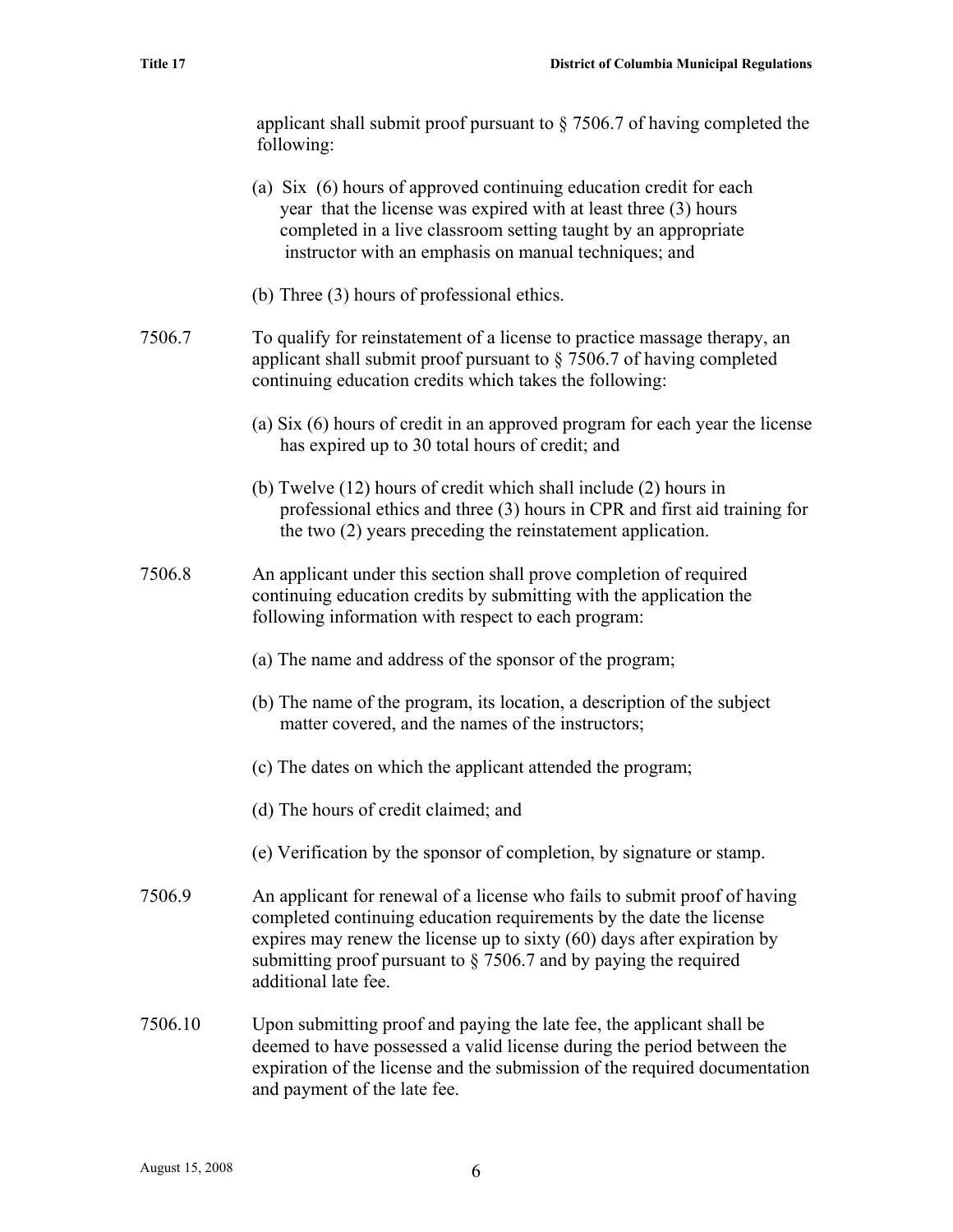- 7506.11 If an applicant for renewal of a license fails to submit proof of completion of continuing education requirements or pay the late fee within sixty (60) days after the expiration of applicant's license, the license shall be considered to have lapsed on the date of expiration.
- 7506.12 The Board shall periodically conduct a random audit of at least five percent (5%) of its active licensees to determine continuing education compliance. Any licensee selected for the audit shall return the completed continuing education compliance audit form and all supporting documentation to the Board within thirty (30) days of receiving notification of the audit. Failure to comply with the continuing education requirements may subject the licensee to disciplinary action by the Board.

#### **7507 APPROVED CONTINUING EDUCATION PROGRAMS AND ACTIVITIES**

- 7507.1 The Board may, in its discretion, approve continuing education programs and activities that contribute to the growth of an applicant in professional competence in the practice of massage therapy and which meet the other requirements of this section.
- 7507.2 The Board may approve the following types of continuing education programs if the program meets the requirements of § 7507.3:
	- (a) An undergraduate or graduate course given at an accredited college or university;
	- (b) A seminar or workshop;
	- (c) An educational program given at a conference; and
	- (d) In-service training.
- 7507.3 To qualify for approval by the Board, a continuing education program shall do the following:
	- (a) Be current in its subject matter;
	- (b) Be developed and taught by qualified individuals; and
	- (c) Meet one (1) of the following requirements:
		- (1) Be administered or approved by a recognized national, state, or local massage therapy organization, NCBTMB,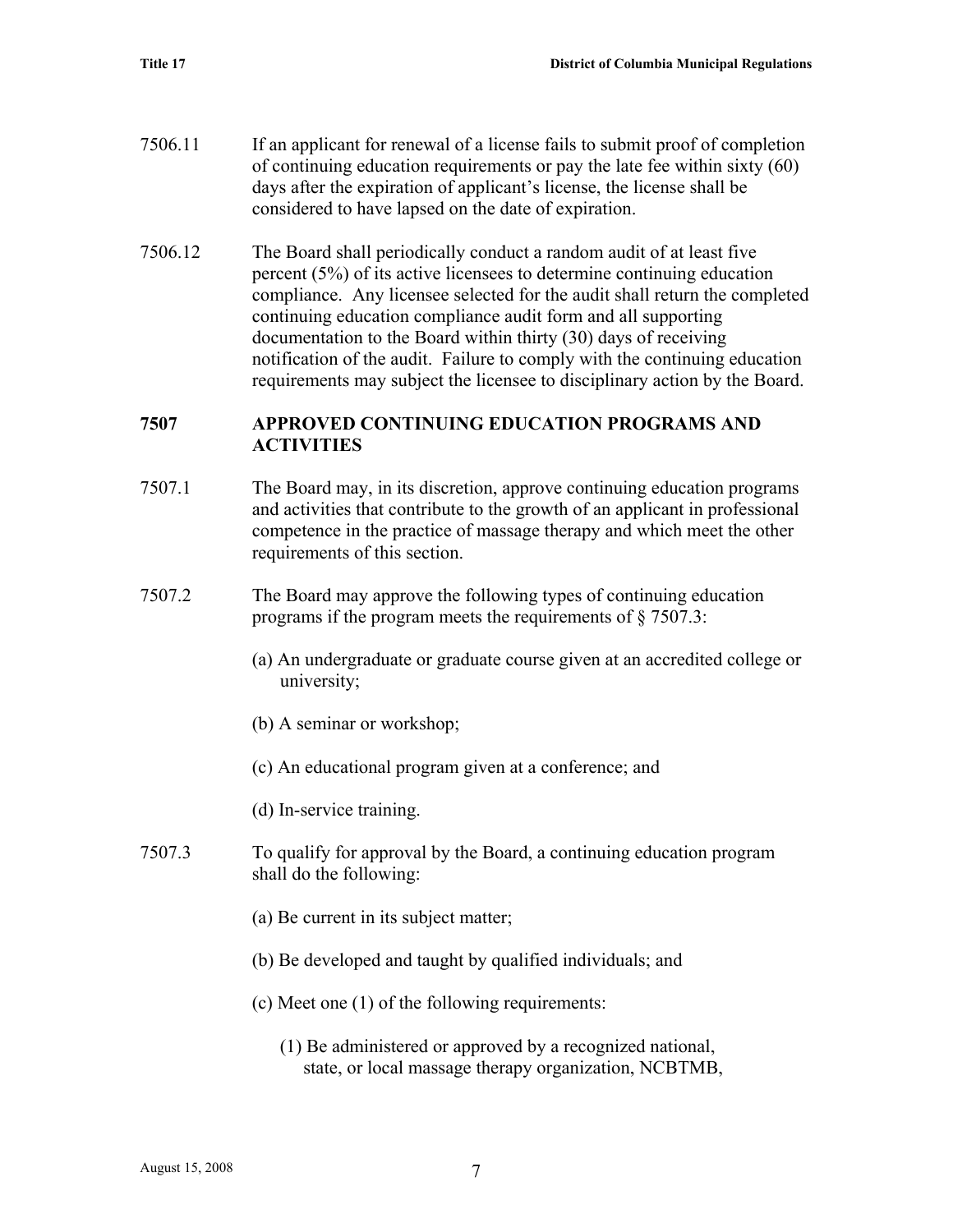health care organization, accredited health care facility, or an accredited college or university; or

- (2) Be submitted by the program sponsors to the Board for review no less than sixty (60) days prior to the date of the presentation and be approved by the Board.
- 7507.4 The Board may issue and update a list of approved continuing education programs.
- 7507.5 An applicant shall have the burden of verifying whether a program is approved by the Board pursuant to this section prior to attending the program.
- 7507.6 The Board may approve the following continuing education activities by an applicant:
	- (a) Serving as an instructor or speaker at a conference, seminar, workshop, or in- service training;
	- (b) Publication of an article in a professional journal or publication of a book or a chapter in a book or publication of a book review in a professional journal or bulletin related to massage therapy;
	- (c) Serving as a clinical instructor for students of massage therapy; or
	- (d) Participating in research as a principal investigator or research assistant.

## **7508 CONTINUING EDUCATION CREDITS**

- 7508.1 The Board may grant continuing education credit for whole hours only, with a minimum of fifty (50) minutes constituting one (1) credit hour.
- 7508.2 For approved undergraduate or graduate courses that are taken for educational credit, each semester credit constitutes thirty-seven (37) hours of continuing education credit, and each quarter credit constitutes thirty (30) hours of continuing education credit.
- 7508.3 For approved undergraduate or graduate courses that are audited, two (2) hours of continuing education credit shall be granted.
- 7508.4 The Board may grant a maximum of six (6) continuing education credits per year to an applicant who attends in-service education programs.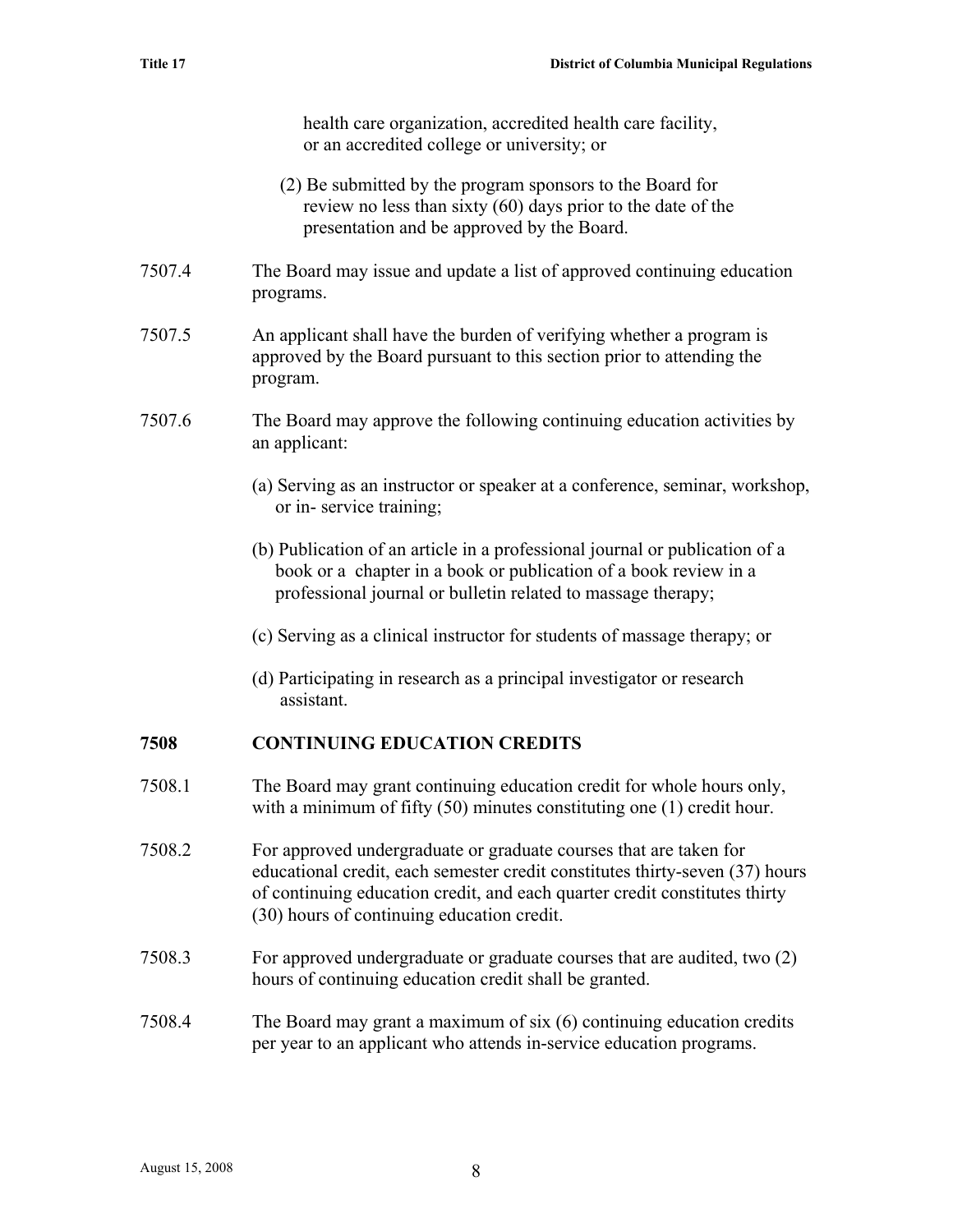- 7508.5 The Board may grant to an applicant who serves as an instructor or speaker at an acceptable program for both preparation and presentation time, subject to the restrictions in § 7508.6 through § 7508.8.
- 7508.6 The maximum amount of credit that may be granted for preparation time is twice the amount of the associated presentation time.
- 7508.7 If an applicant has previously received credit in connection with a particular presentation, the Board shall not grant credit for a subsequent presentation unless it involves either a different subject or substantial additional research concerning the same subject.
- 7508.8 The presentation shall have been completed during the period for which credit is claimed.
- 7508.9 The Board may grant an applicant who is an author or sole editor of a published book eight (8) hours of continuing education credit, if the book has been published or accepted for publication during the period for which credit is claimed and the applicant submits proof of this fact in the application.
- 7508.10 The Board may grant an applicant who is the sole author or co-author of a published original paper four (4) hours of continuing education credit, subject to the same restrictions set forth for books in § 7508.9.
- 7508.11 The Board may grant an applicant who is sole author of a published book review, review paper, or abstract, two (2) hours of continuing education credit, subject to the same restrictions set forth for books in § 7508.9.

## **7509 REPEALED**

## **7510 SCOPE OF PRACTICE**

- 7510.1 A massage therapist or any person so authorized under the Act to perform massage therapy may perform therapeutic maneuvers in which the practitioner applies massage techniques, including use of the hand or limb, by applying touch and pressure to the human body. Such techniques include, but are not limited to the following:
	- (a) Stroking, (including but not limited to Effluerage);
	- (b) Kneading, (including but not limited to Petrissage);
	- (c) Tapping, (including but not limited to Tapotement);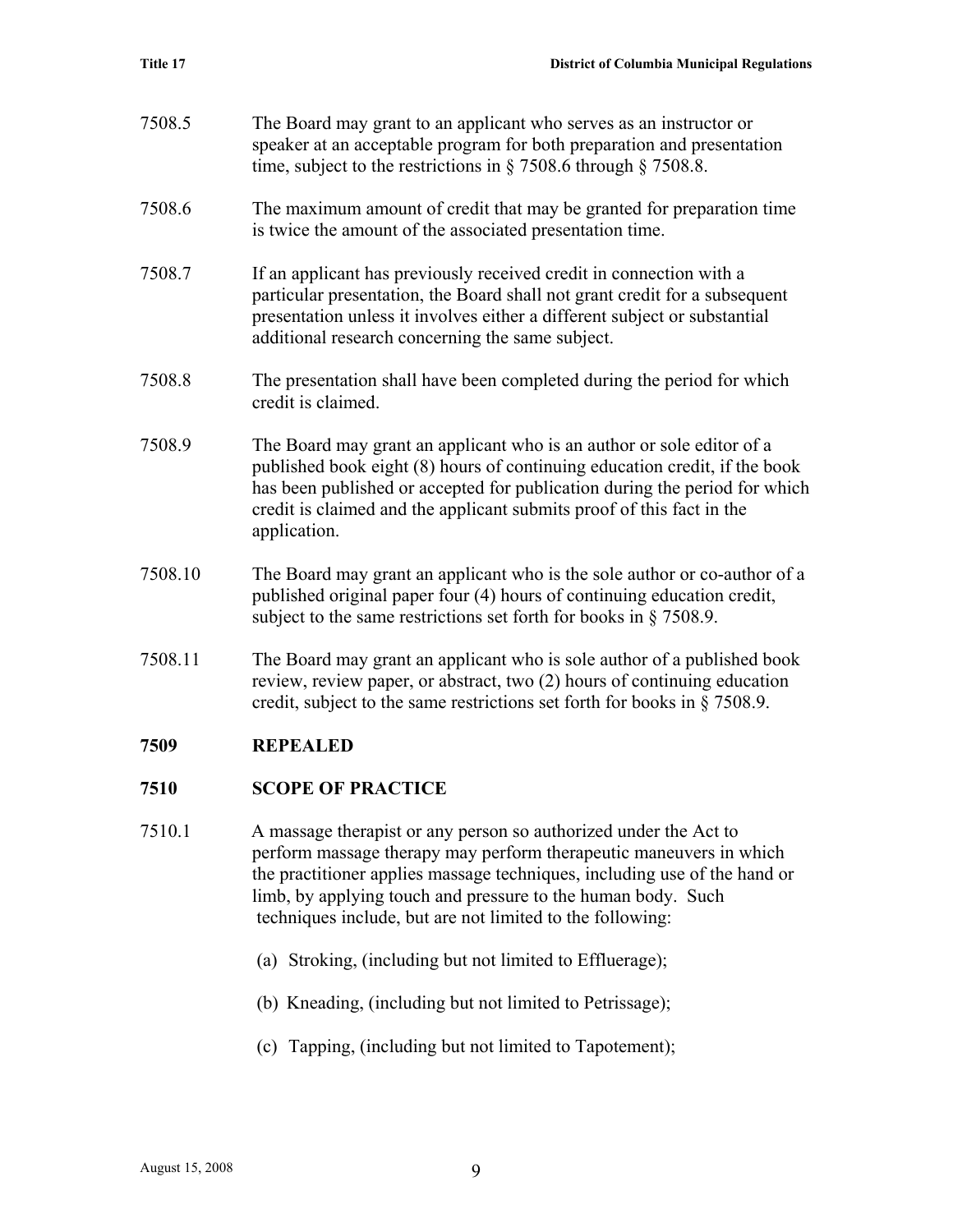- (d) Flexibility training, (including but not limited to stretching, strengthening, and manual traction);
- (e) Compression;
- (f) Vibration;
- (g) Friction;
- (h) Application of heat, cold, and water;
- (i) Non-prescription drug applications, (including mild abrasives) for the purpose of improving circulation, enhancing muscle relaxation, relieving muscle pain, reducing stress, or promotion health; or
- (j) Holding, positioning, or causing movement of an individual's body.
- 7510.2 Massage therapy does not include incidental use of soft tissue manipulation while primarily engaging in another technique or modality in which a practitioner is qualified.

#### **7511 PRACTICE OF MASSAGE THERAPY BY STUDENTS OR APPLICANTS**

- 7511.1 This section shall apply to the following:
	- (a) Students enrolled in schools or colleges recognized by the Board pursuant to § 7502.1 as candidates for a certificate or degree in massage therapy; and
	- (b) Applicants for a license whose first application for a license in the District of Columbia is pending.
- 7511.2 A student or applicant may perform actions which require a license as a massage therapist only in accordance with the Act and this section.
- 7511.3 Students and applicants shall adhere to the following:
	- (a) A student shall practice massage therapy only under the charge of a supervisor; and
	- (b) An applicant may practice massage therapy prior to licensure for 90 days under the charge of a supervisor.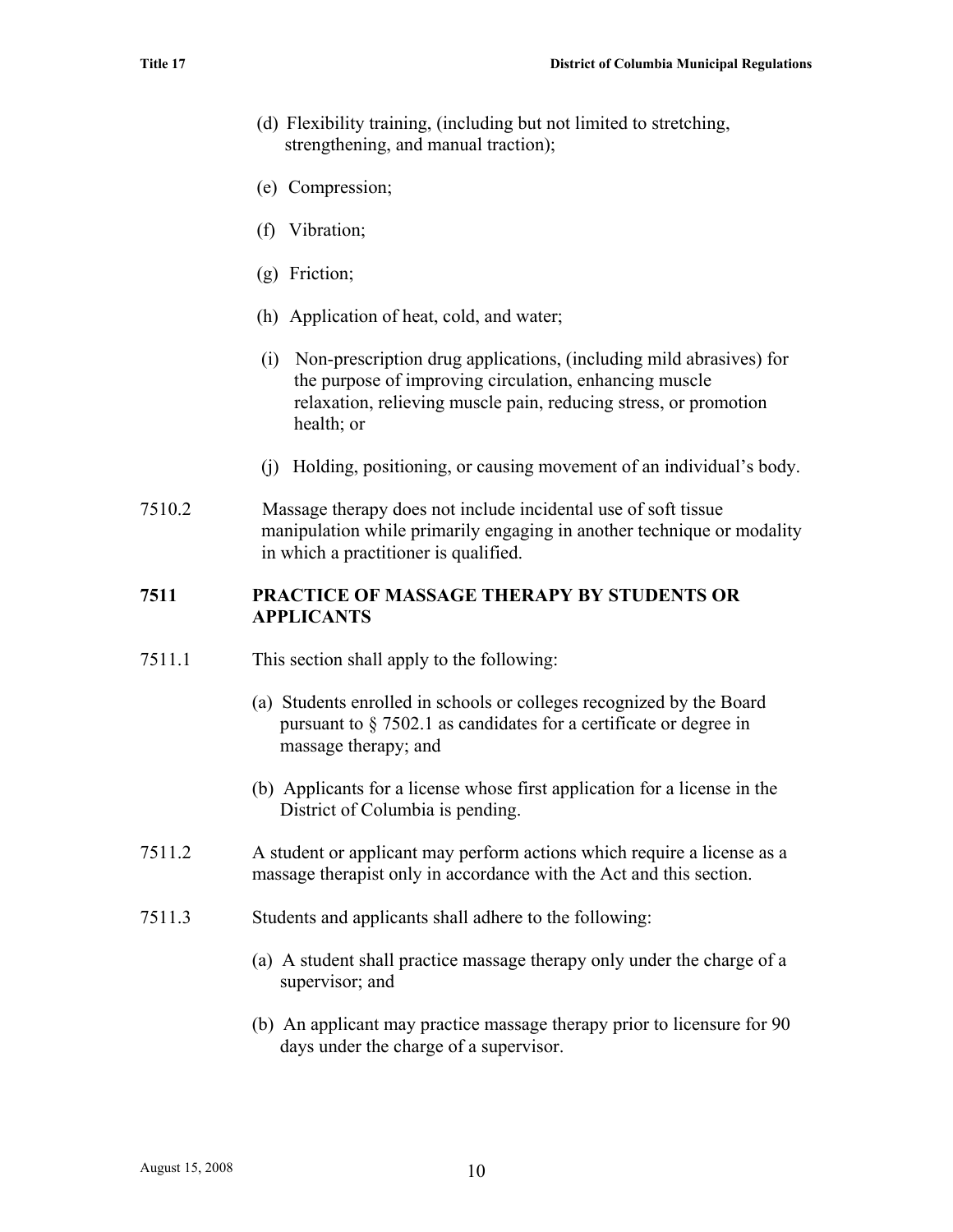- 7511.4 The practice of massage therapy by a student or applicant must be subject to the written consent and protocols of the supervisor or school.
- 7511.5 A student or applicant shall identify himself or herself as a student or applicant at all times when performing actions of a massage therapist.
- 7511.6 A massage therapist supervising a student or an applicant shall be fully responsible for massage therapy performed according to the written protocols of the school or supervisor by the student or applicant during the time of the supervision and is subject to disciplinary action for any violation of the Act or this chapter by the person supervised.
- 7511.7 A student may not be paid or receive compensation of any nature, directly or indirectly, from a client.
- 7511.8 Nothing in this chapter shall be construed to bar a school from charging fees for its students' massage therapy services to the public.
- 7511.9 A student or applicant shall be subject to all of the applicable provisions of the Act and this chapter.
- 7511.10 In accordance with Chapter 41 of this title, the Board may deny an application for a license by, or take other disciplinary action against a student or applicant who is found to have violated the Act or this chapter.
- 7511.11 If the Board finds that a student or applicant has violated the Act or this chapter, the Board may, in addition to any other disciplinary actions permitted by the Act, revoke, suspend, or restrict the privilege of the student or applicant to practice.

#### **7512 CARDIAC PULMONARY RESUSCITATION AND FIRST AID REQUIREMENTS**

- 7512.1 This section shall apply to renewal, reactivation, or reinstatement of a license for a term beginning February 1, 2009, and for subsequent terms thereafter.
- 7512.2 An applicant for renewal, reactivation, or reinstatement of a license shall submit to the Board with the renewal, reactivation, or reinstatement application copies of certificates indicating CPR and first-aid certification valid at the date of renewal, reactivation, or reinstatement. Such certification shall not be used to satisfy continuing education requirements.

## **7513 ADVERTISEMENT**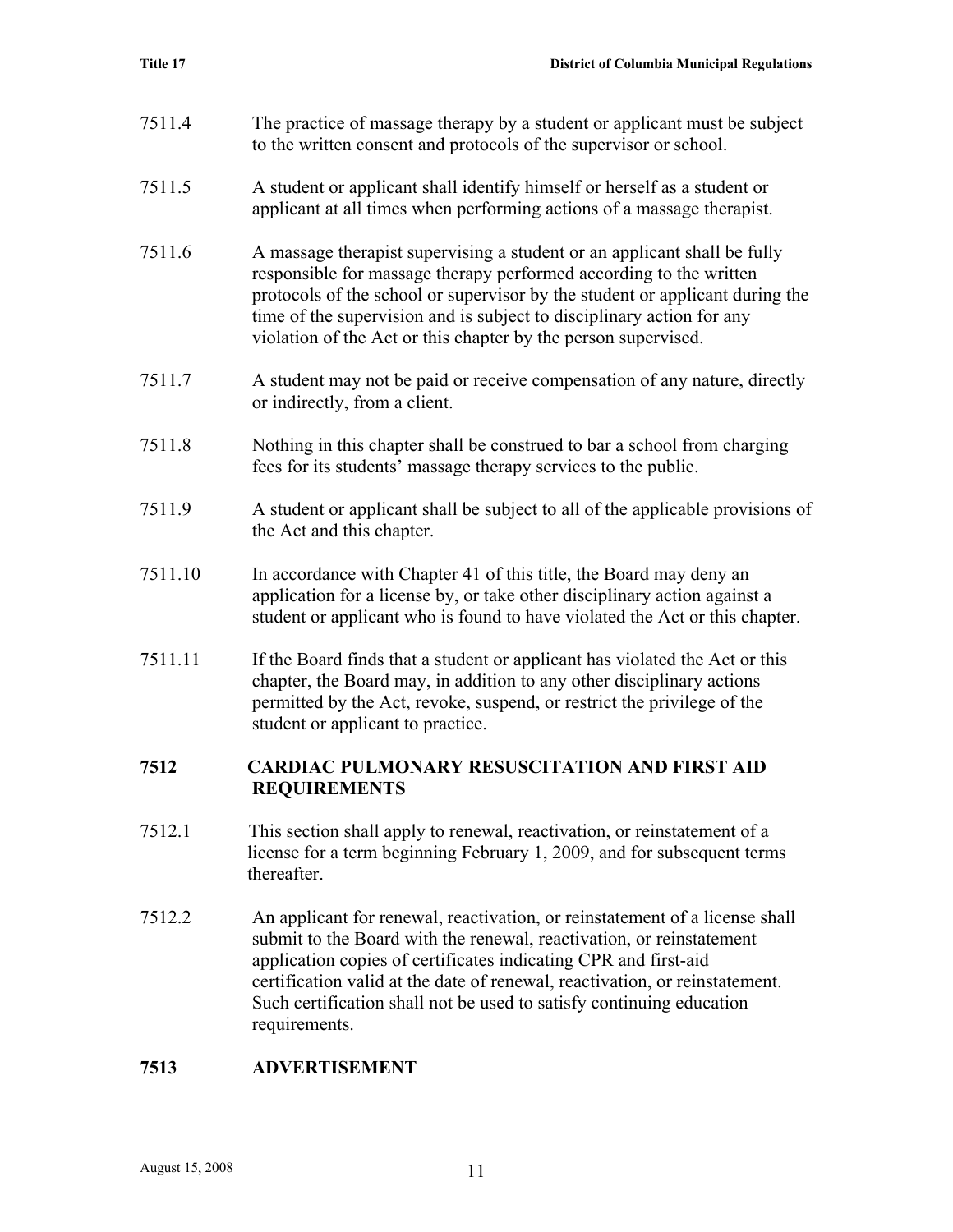7513.1 A massage therapist licensed under the provisions of this chapter shall include the number of his or her license in any advertisement of massage services appearing in any newspaper, airwave transmission, telephone directory or other advertising medium.

## **7514 STANDARDS OF CONDUCT**

- 7514.1 A licensed massage therapist shall do the following:
	- (a) Perform only those services for which the massage therapist is qualified and shall not represent his or her skills, training, scope of practice, certifications, professional affiliations, and other qualifications in a manner which is false or misleading;
	- (b) Work to eliminate prejudices in the profession and not unjustly discriminate against clients or colleagues;
	- (c) Abide by all health occupations laws that apply to the practice of massage therapy;
	- (d) Protect the client's right to privacy by not divulging confidential information unless disclosure is with the consent of the client or the client's guardian, or is, in the judgment of the massage therapist, needed to protect the client or the community, or is otherwise required by law;
	- (e) Conduct business and professional activities with honesty and integrity and project a professional image in all aspects of his or her practice;
	- (f) Respect the integrity of each person and, therefore, shall not engage in any sexual activity with clients or individuals who have been clients within the previous twelve (12) months, nor engage in any activities with the intent of sexually arousing clients;
	- (g) Provide information about fees upon request by the client;
	- (h) Promptly report any information of illegal, unethical, or unsafe practice of massage therapy to the Board;
	- (i) Use professional verbal, nonverbal, and written communications;
	- (j) Provide an environment that is safe and comfortable for the client and which, at a minimum, meets all legal requirements for health and safety;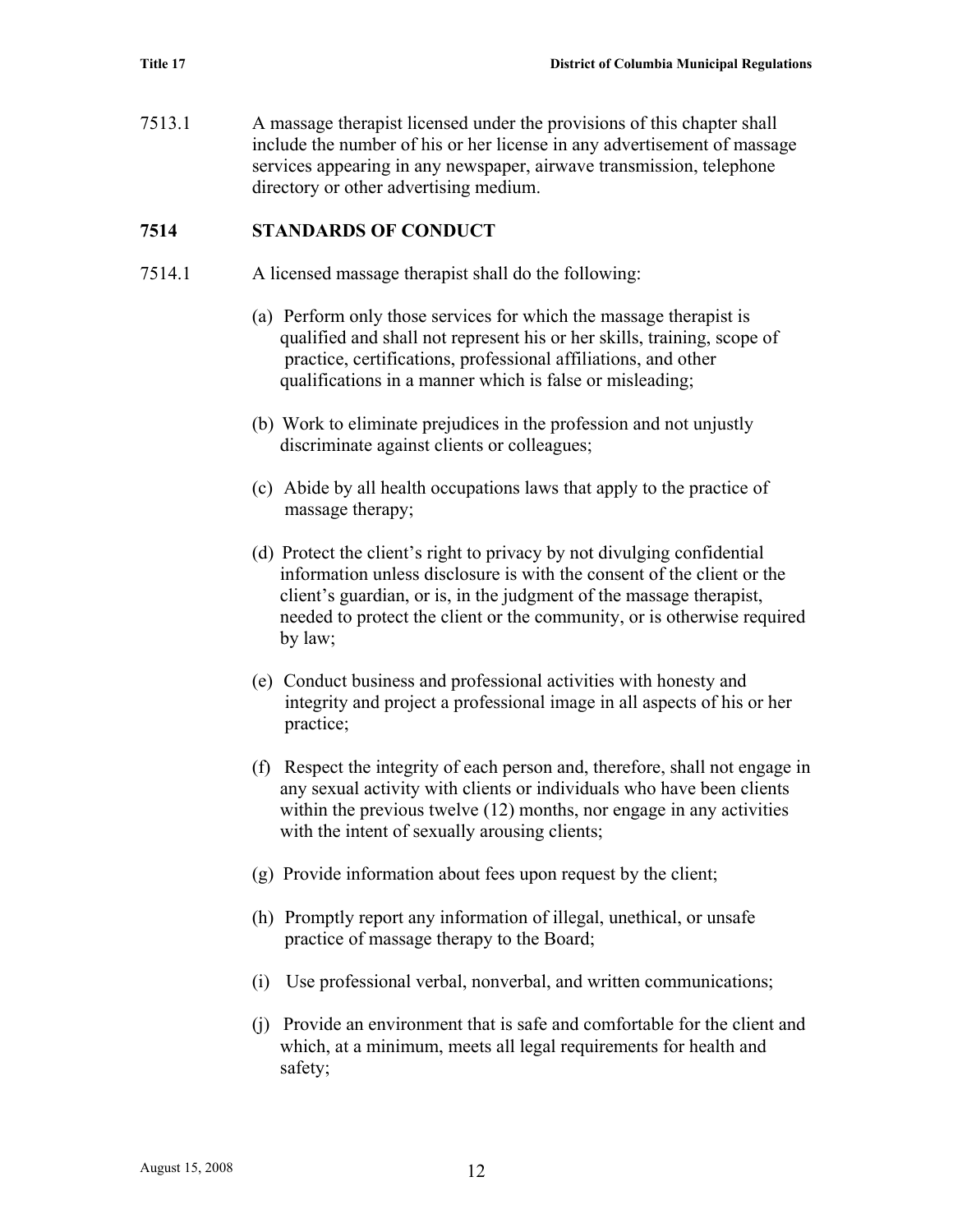- (k) Use standard precautions to insure professional hygienic practices and maintain a level of personal hygiene appropriate for practitioners in the therapeutic setting;
- (l) Wear clothing that is clean, modest, and professional;
- (m) Obtain voluntary and informed consent from the client or the client's guardian prior to initiating the session;
- (n) If applicable, conduct an accurate needs assessment, develop a plan of care with the client, and update the plan as needed;
- (o) Use appropriate draping to protect the client's physical and emotional privacy;
- (p) Refer to other professionals when in the best interest of the client or practitioner;
- (q) Seek other professional advice when needed;
- (r) Respect the traditions and practices of other professionals and foster collegial relationships;
- (s) Refrain from impugning the reputation of any colleague;
- (t) Protect the interests of clients who are minors or who are unable to give voluntary consent by securing permission from an appropriate third-party or guardian;
- (u) Solicit only information that is relevant to the professional client therapist relationship;
- (v) Maintain client files for a minimum of three (3) years past the date of last contact for an adult and, for a minor, a minimum of three (3) years after the minor reaches the age of majority;
- (w) Store and dispose of client files in a secure manner;
- (x) Maintain adequate and customary liability insurance;
- (y) Advertise in a manner that is not misleading to the public by, among other things, the use of sensational, sexual, or provocative language or pictures to promote business;
- (z) Display or discuss schedule of fees in advance of the session so as to be clearly understood by the client or potential client;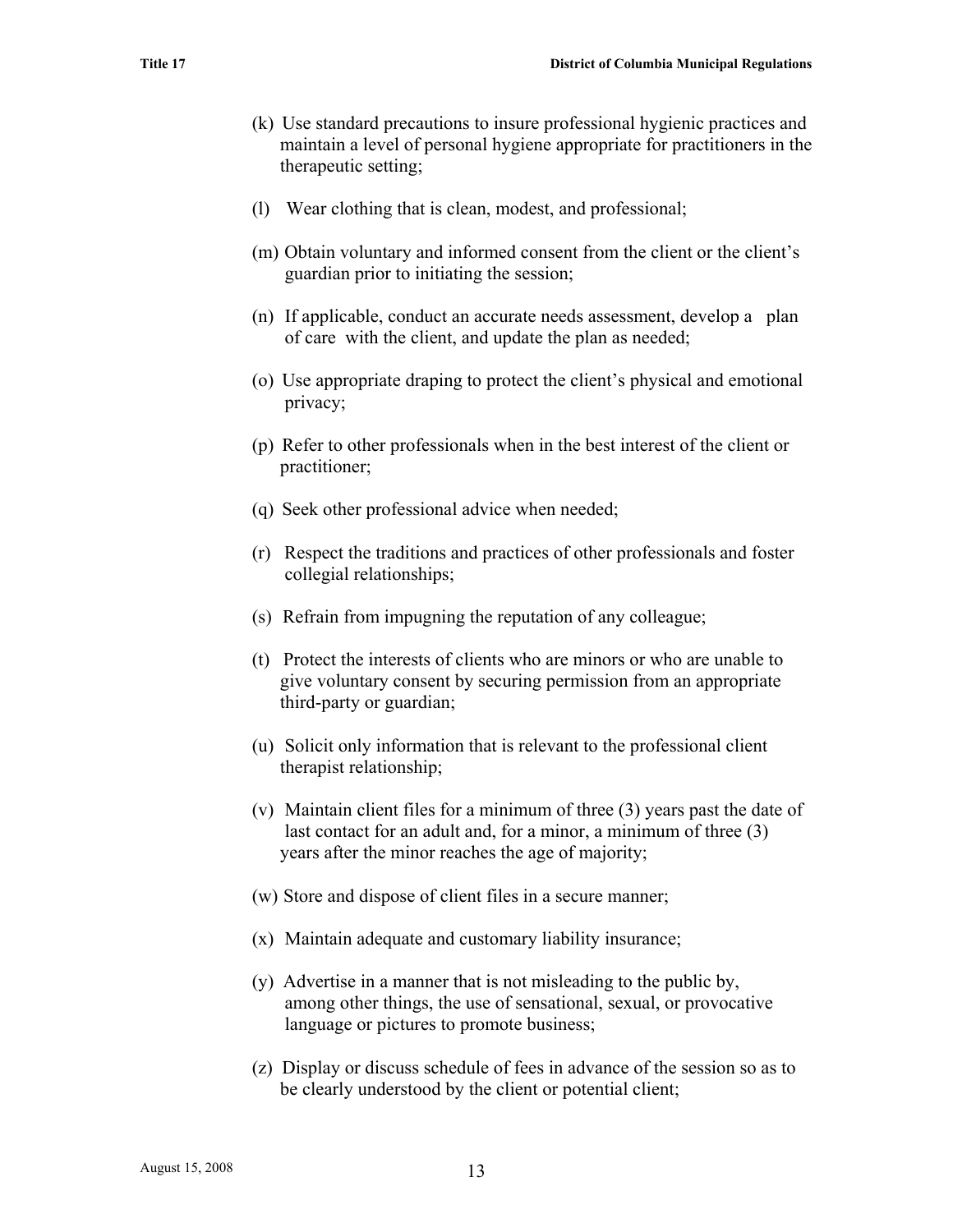- (1) Recognize his or her influential position with the client and not exploit the relationship for personal or other gain;
- (2) Respect the client's right to refuse the therapeutic session;
- (3) Refrain from practicing under the influence of alcohol, drugs, or any illegal substances, with the exception of prescribed dosages of prescription medication that do not significantly impair the therapist; and
- (4) Have the right to refuse or terminate the service provided to a client who is abusive or under the influence of alcohol, drugs, or any illegal substance.

## **7515 SUPERVISED PRACTICE FORM**

- 7515.1 A supervised practice form shall be submitted two (2) weeks prior to commencement of supervised practice. A supervised practice form may only be issued to an applicant one (1) time. An applicant may practice massage therapy while working under a supervised practice form for no more than ninety (90) days, and may practice at multiple locations at the discretion of the supervisor(s).
- 7515.2 A supervisor may supervise no more than three (3) applicants at one time.

# **7516 TUBERCULIN TEST REQUIRED**

- 7516.1 This section shall apply to renewal, reactivation, or reinstatement of a license for a term beginning February 1, 2009, and for subsequent terms thereafter.
- 7516.2 An applicant for an initial, renewal, or reinstatement of a license shall provide to the Board proof that the applicant has had an intradermal tuberculin test, or chest x-ray to detect the presence of tuberculosis, performed within the twelve (12) months prior to submission of the application. The applicant shall not be required to forward the results of the test to the Board.

## **7599 DEFINITIONS**

7599.1 As used in this chapter, the following terms shall have the meanings ascribed: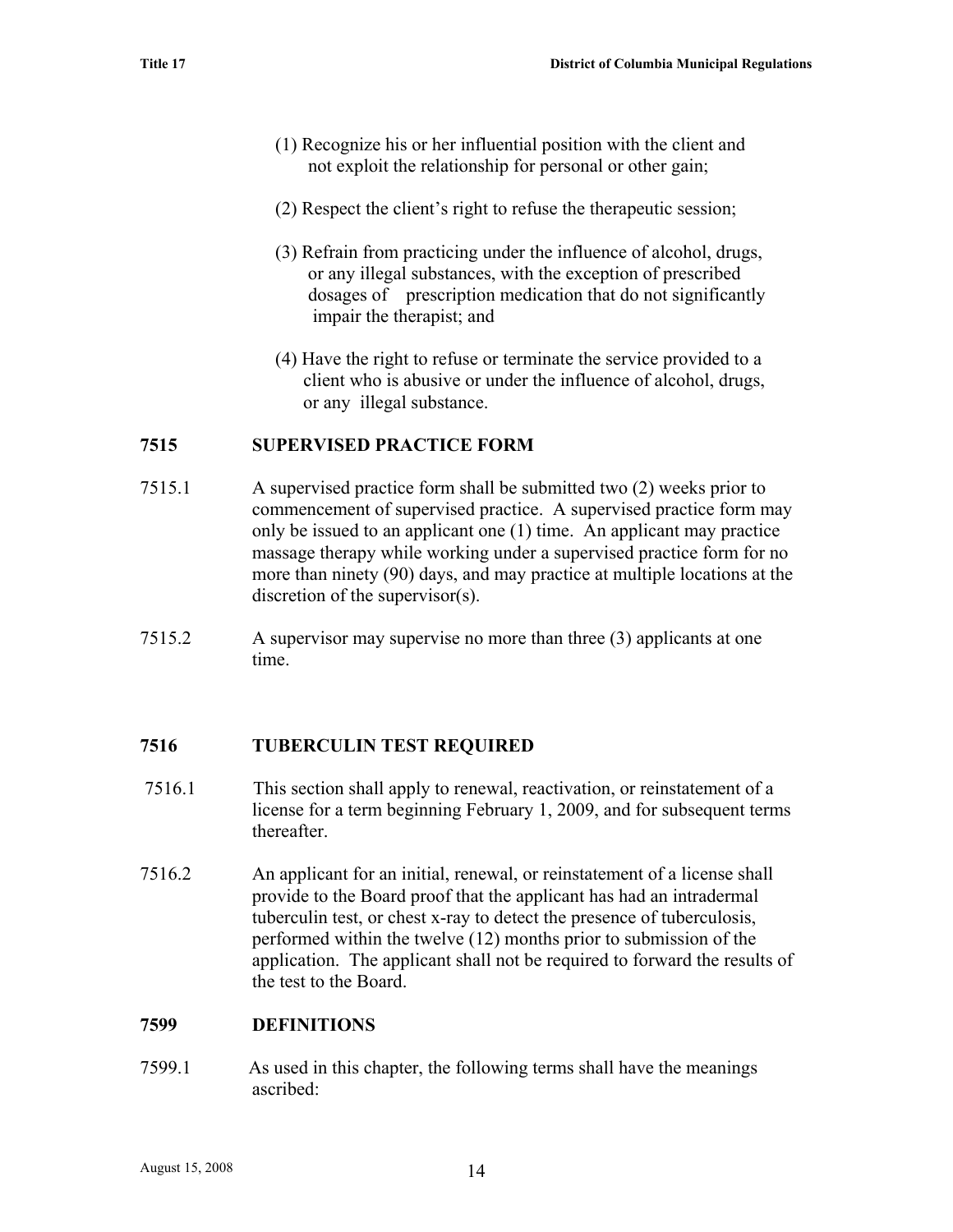**Act** - the D.C. Health Occupations Revision Act of 1985, effective March 15, 1986 (D.C. Law 6-99; D.C Official Code § 3-1201.01 *et seq.*).

**Applicant** - a person applying for a license to practice massage therapy under this chapter.

**Approved School** - any institution or training program which meets the requirements of § 7502.1.

**Board** - the Board of Massage Therapy, established by § 215(a) of the Act (D.C. Official Code § 3-1203.15(a)).

**Full time** - working at least 37.5 hours per week. Client contact while performing massage therapy must comprise at least sixteen (16) of those 37.5 hours.

**Incidental use** - soft tissue manipulation performed as part of movement re-education, energy healing, or other modality in which the soft tissue manipulation is not the central aim of the treatment, but is performed occasionally to facilitate the non-massage therapy practice.

**Massage techniques** - any touching or pressure with the intent of providing healing or therapeutic benefits through soft tissue manipulation. Massage techniques include, but are not limited to, Rolfing, Neuromuscular Therapy, Shiatsu or acupressure, Trigger Point massage, Trager, Tui na, Reflexology, Thai Massage, deep tissue massage, Myofascial Release, Lymphatic Drainage, Craniosacral, Polarity, Reiki, Swedish Massage, and Therapeutic Touch. Massage techniques may be performed in any postural position including seated massage and techniques performed on clothed clients.

**Massage therapist** - a person licensed to practice massage therapy under the Act.

**Sexual activity** - any direct or indirect physical contact or connection by any person, or between persons, which is intended to erotically stimulate either or both persons or which is likely to cause such stimulation. As used herein, sexual activity can involve the use of any device or object and is not dependent on whether penetration, orgasm, or ejaculation occurs.

**Substantially full time** - working at least twenty-eight (28) hours per week. Client contact while performing massage therapy must comprise at least twelve (12) of those 28 hours.

**Supervision** - oversight by a supervisor who is available on the premises or by vocal communication, either directly or by a communications device, and within one (1) hour of travel time of the supervisee.